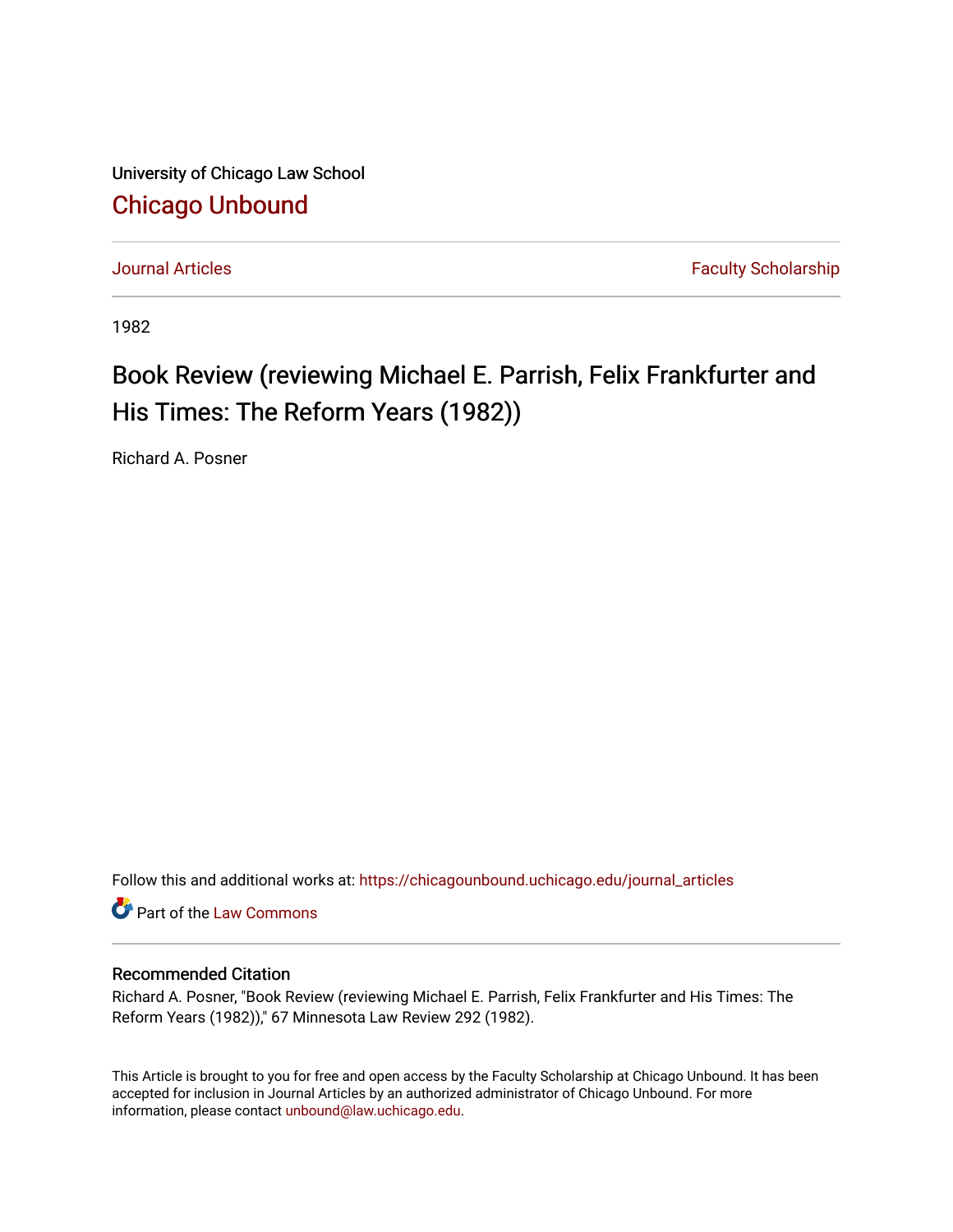## Felix Frankfurter and His Times: The Reform Years. By Michael **E.** Parrish.\* New York: The Free Press; London: **Collier** Macmillan Publishers. **1982. Pp.** vi, **330. \$17.95.**

This is a biography-of sorts--of Felix Frankfurter up to his appointment to the Supreme Court in 1939. I say "of sorts" because it is not a pure biography, if there is such a thing; it is a "life and times" book, with more "times" than "life." An example is chapter 2, "The Making of a Reformer," nominally about Frankfurter's service as an assistant to the United States Attorney in Manhattan, Henry Stimson, during the latter part of Theodore Roosevelt's administration and the early part of the Taft administration. The chapter is fifteen pages long. The first third is about Roosevelt and Stimson. Then Frankfurter appears for a few pages, although much of the discussion in these pages is of matters in the United States Attorney's office with which Frankfurter apparently had no direct connection. The author says for example that, "During these years, Frankfurter participated in and witnessed the best and the worst of federal law enforcement . **.** . **,"1** and discusses examples of both types. We do not learn, however, in which of these activities Frankfurter was actually involved. The chapter closes with a discussion of Stimson's campaign for governor of New York in 1910. Although Parrish mentions in passing that Frankfurter was Stimson's campaign manager, he does not discuss what Frankfurter did in that role.

The time between Frankfurter's graduation from law school in 1906 and his appointment to the Supreme Court in 1939 included, among other excitements, Theodore Roosevelt's Bull Moose movement and Woodrow Wilson's New Freedom; the fight over Brandeis's nomination to the Supreme Court; World War I, the Bisbee deportations, and the Palmer Raids; the Mooney case and the Sacco and Vanzetti case; the rise of Zionism; the Great Depression; the New Deal; and the Court-packing plan. Frankfurter played a role in all of these events, and Professor Parrish is determined to describe all of them to the

Department of History, University of California, San Diego.

<sup>1.</sup> M. PARRISH, FELIX FRANKFURTER AND HIS TIMES: THE REFORM YEARS 33 (1982).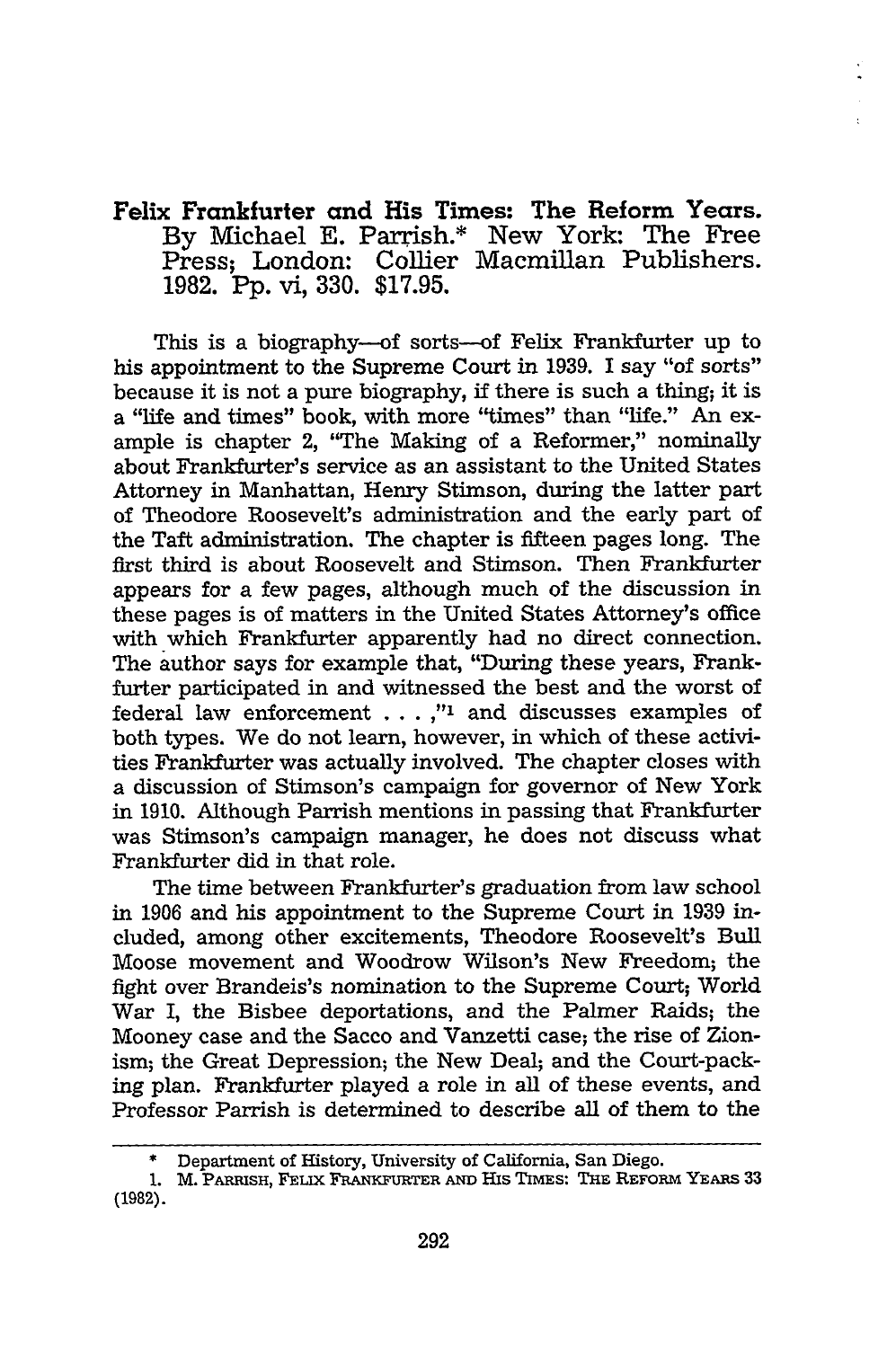reader. Although his descriptions are vivid and interesting, they do not leave much space for the life of Felix Frankfurter.

The book makes almost no attempt to answer the two most interesting questions about Frankfurter's career. First, how was this foreign-born Jew able to achieve fabulous success as a public man in a much less tolerant era than today? Second, precisely what did Frankfurter accomplish? As to the first question, I think it obvious that America, despite genteel anti-Semitism and recurrent bouts of xenophobia, was, and is, a uniquely open society to people of talent, and that Frankfurter was greatly talented. He was extremely intelligent, an extraordinary teacher, and a very rapid and retentive reader who possessed first-rate powers of legal analysis; he had enormous energy, ambition, and self-confidence; he had an unusual gift for friendship, and was charming and outgoing. Professor Parrish *tells* us that he was intelligent, energetic, and charming, but he does not exhibit these characteristics to us, so his Felix Frankfurter is hard to imagine as a person. Parrish quotes a lot from Frankfurter's letters, but most of the quotations are commonplace. An exception is Frankfurter's description of some Supreme Court Justices as judges "who move in their own small narrow groove which gradually makes for comfort and gradually makes the rest of the world unknown and therefore unnatural."<sup>2</sup> I also liked Frankfurter's remark, concerning the procedural safeguards for people accused of crime, that "the worst of it is that protection for the accused does the least good where it is most needed,—namely where the passion of the community is aroused, and conviction comes not from the evidence but from the atmosphere."3

So we are given little concrete evidence of Frankfurter's considerable qualities, though an important exception is Parrish's discussion of Frankfurter's view of Franklin Roosevelt before Roosevelt became President.4 Frankfurter's insight into Roosevelt's immense political gifts, an insight denied most other intellectuals of the time, is demonstrated with apt quotations. These glimpses of Frankfurter's qualities are rare, however.

We might have gotten a better picture if Professor Parrish had tried to explain what Frankfurter achieved by his whirl-

<sup>2.</sup> Letter from Felix Frankfurter to Learned Hand (February 18, 1915), *reprinted in* M. PARRISH, *supra* note 1, at 69.

**<sup>3.</sup>** M. **PARRISH,** *supra* note 1, at 175.

<sup>4.</sup> *Id.* at 200-03.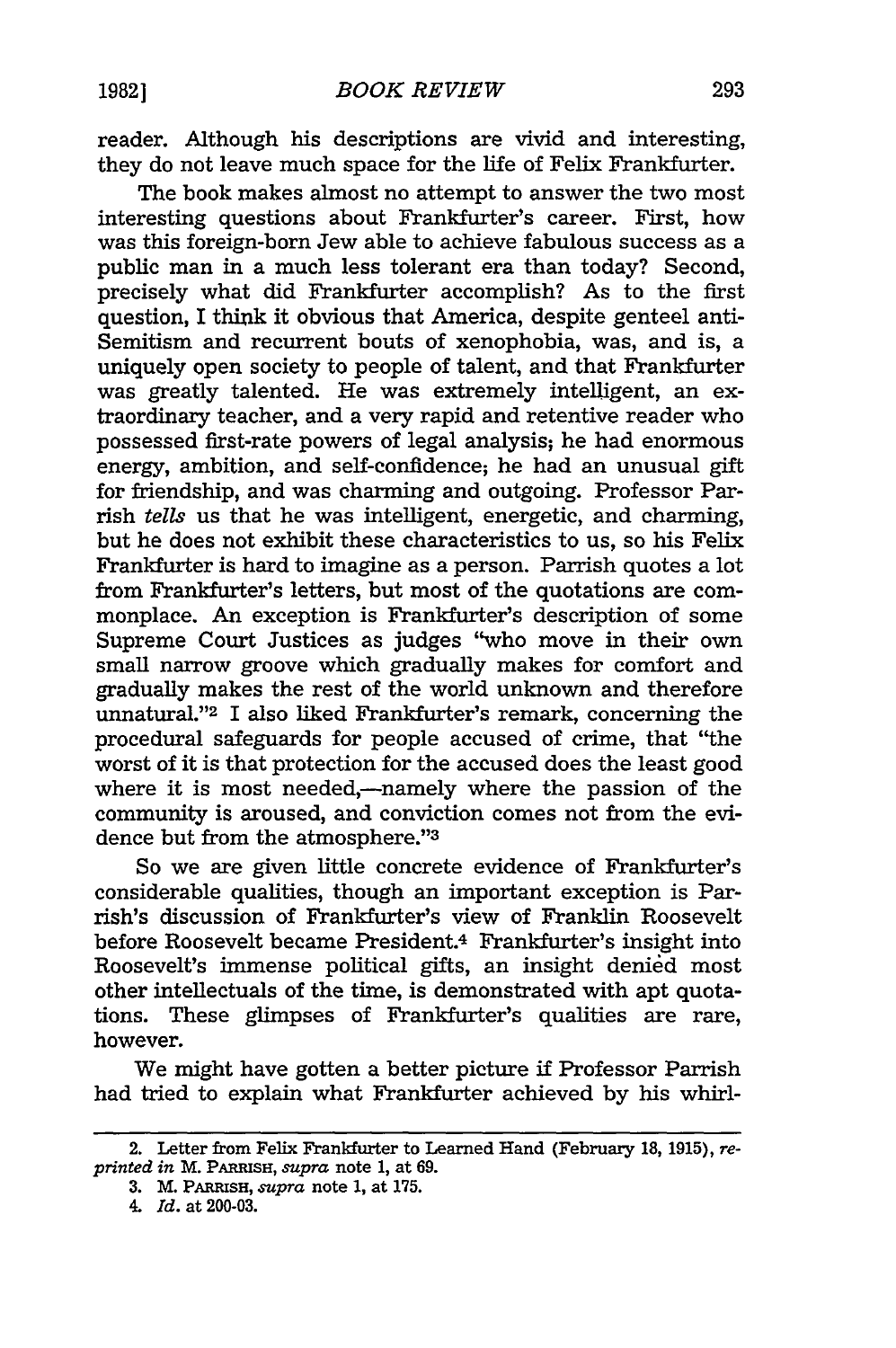wind of activity: what his impact was on policy, on people's lives (other than through changing policy), and on ideas. We learn—but this was well known before Parrish wrote his book that Frankfurter placed many of his former Harvard Law School students in government jobs during the New Deal, that he advised and encouraged these (and other) proteges, and that he talked often and corresponded extensively with Roosevelt.5 But we learn little of what Frankfurter actually said, and did, himself. We are told, for example, that the passage of the Securities Act of 1933 was "a vintage performance. by Frankfurter,"6 but we are not told of what this performance consisted beyond encouraging the efforts of his proteges, the actual draftsmen of the bill, and speaking about it to some members of Congress. Because we are not shown Frankfurter in action and because we are not given the feel of the man, his successes are made to seem mysterious-giving him something of a Svengali air, undeserved and unintended.

Although Frankfurter's impact on policy is left obscure in Parrish's book, it is clear from other sources that Frankfurter was a "role model" for later generations of law professors. I have in mind, for example, the heavy litigation dockets of some of his successors at the Harvard Law School, such as Laurence Tribe and Alan Dershowitz. What is least clear from the book, however, and, to me at least, most interesting, is the question of his legacy to the world of ideas. Although many of the ideas with which Frankfurter is closely associated, such as the Interstate Commerce Commission, are outdated, his studies of federal jurisdiction, and in particular of the jurisdiction, processes, and workload of the Supreme Court, are enduring contributions to scholarship and the foundation and inspiration of much contemporary scholarship. But the scholarly side of Frankfurter's work is not emphasized in this book, probably because Parrish is not a lawyer. Of course, in speaking of Frankfurter's influence on the world of ideas, I am speaking just of the early Frankfurter covered in Parrish's book. Through his judicial writings, Frankfurter had enormous influence on thinking about federal jurisdiction, administrative and constitutional law, and criminal procedure—influence in particular as the consolidator of the tradition of judicial self-restraint that had originated with Thayer and Holmes, and as the transmitter of

*<sup>5.</sup> See* **ROOSEVELT AND** FRANKFURTER: **THEM CORRESPONDENCE** 1928-1945 (M. Freedman ed. 1967).

*<sup>6.</sup>* M. PAmusH, *supra* note 1, at 233.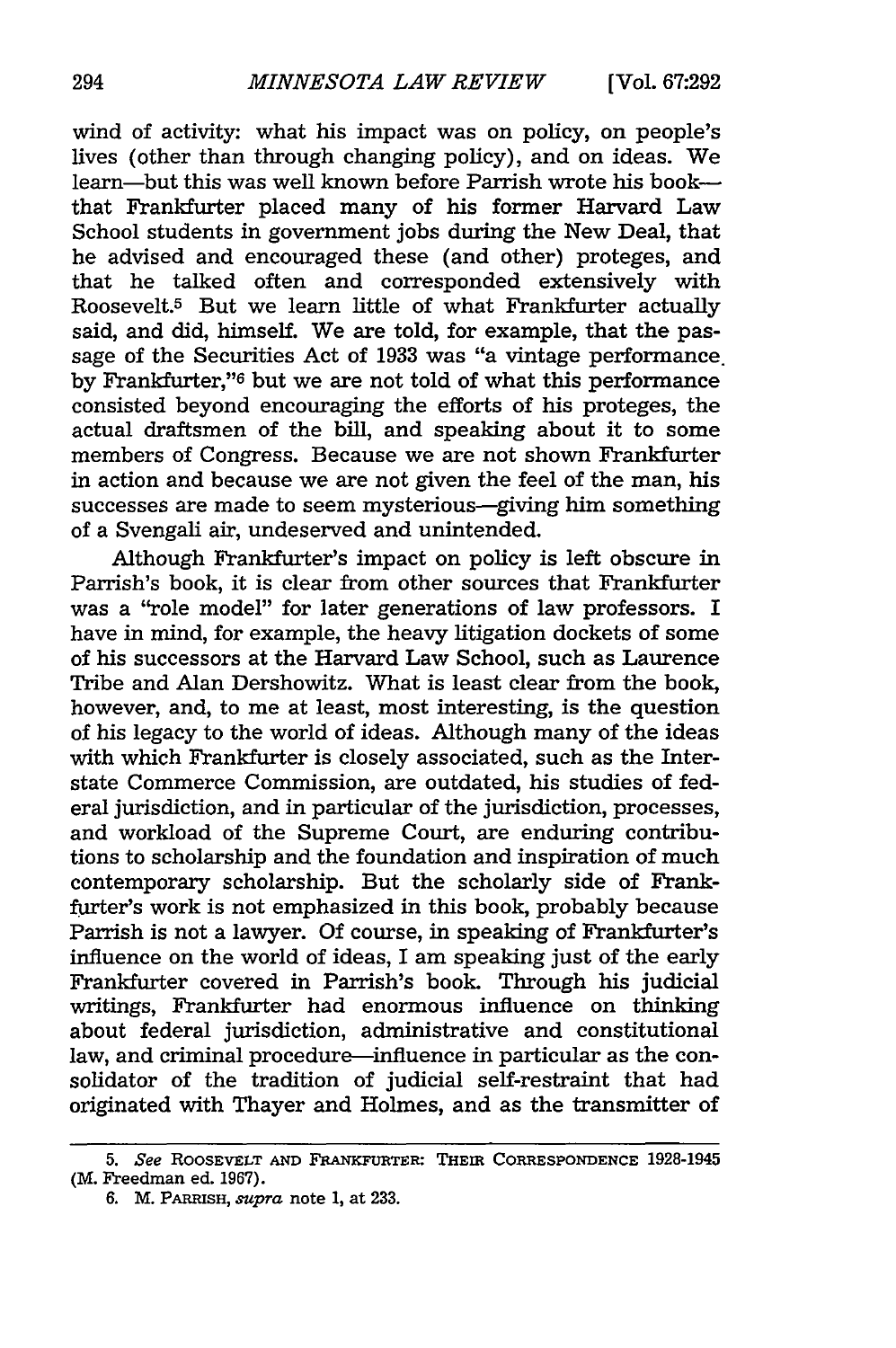that tradition to its modern expositors, almost all Frankfurter proteges, such as Henry Hart and Alexander Bickel.

Well, I find I have played the usual reviewer's game of taking the author to task for not writing a different book, so I should make clear that the book he did write, the "life and times" book I described at the outset, is a good book on its own terms. I read it with great enjoyment. I am no expert on Frankfurter, but I have admired him greatly since my first day in law school, when I read his sparkling, wrong dissent in *Sibbach v. Wilson & Co.,7* and I have read most of the published biographical materials on Frankfurter-the diaries with the introduction by Lash,<sup>8</sup> the reminiscences,<sup>9</sup> the Hirsch "psychobiography"1o (full of interesting detail, though in my opinion wrongheaded, as everything in Frankfurter's life suggests robust mental health rather than the insecurities unconvincingly hypothesized by Hirsch), the overly sensationalized *Brandeis-Frankfurter Connection,"'* and much else besides.12 Although there is not a great deal that is new in Parrish's book, there is some new material-in particular a good discussion of why Frankfurter did not oppose Roosevelt's Court-packing plan; and there are some nice tidbits, including a slightly off-color quotation from Justice Holmes that I have never seen before and cannot forbear to quote because, as Holmes used to say, "it hits me where I live."

"I have a little case," he reported, "whether it will go or not I don't know. As originally written it had a tiny pair of testicles-but the scruples of my brethren have caused their removal and it sings in a very soft voice now."13

While I am retailing trivia I will quote another passage that caught my fancy. This is Chaim Weizmann, the leader of mod**ern** Zionism, complaining about Brandeis's and Frankfurter's

12. For some notable recent examples of specialized studies, see Hutchinson, *Felix Frankfurter and the Business of the Supreme Court,* O.T. 1946-O.T. **1961, 1980** SuP. **CT.** REV. 143; Schwartz, *Felix Frankfurter and Earl Warren: A Study of a Deteriorating Relationship,* **1980** SuP. **CT.** REv. **115.** Of course, like most of the writing on Frankfurter, these essays relate to his judicial career rather than the early years covered in Parrish's book.

**13.** Letter from Justice Holmes to Felix Frankfurter, *reprinted in* M. *PAR-*RiSH, *supra* note 1, at 162.

**<sup>7. 312</sup> U.S. 1, 16-19** (1940) (Frankfurter, **J.,** dissenting).

<sup>8.</sup> **J.** LAsn, FROM THE DIARIES OF FELIX FRANKFURTER (1974).

<sup>9.</sup> FELIX FRANKFURTER **REMINISCES** (H. Phillips ed. 1960).

<sup>10.</sup> **H.** HIRScH, THE **ENIGMA** OF FELIX FRANKFURTER **(1981).**

**<sup>11.</sup>** B. MURPHY, THE BRANDEIS-FRANKFURTER CONNECTION: THE SECRET PoLricAL AcTms OF TWO SUPREME COURT **JUSTICES (1982)** reviewed in this issue at 287.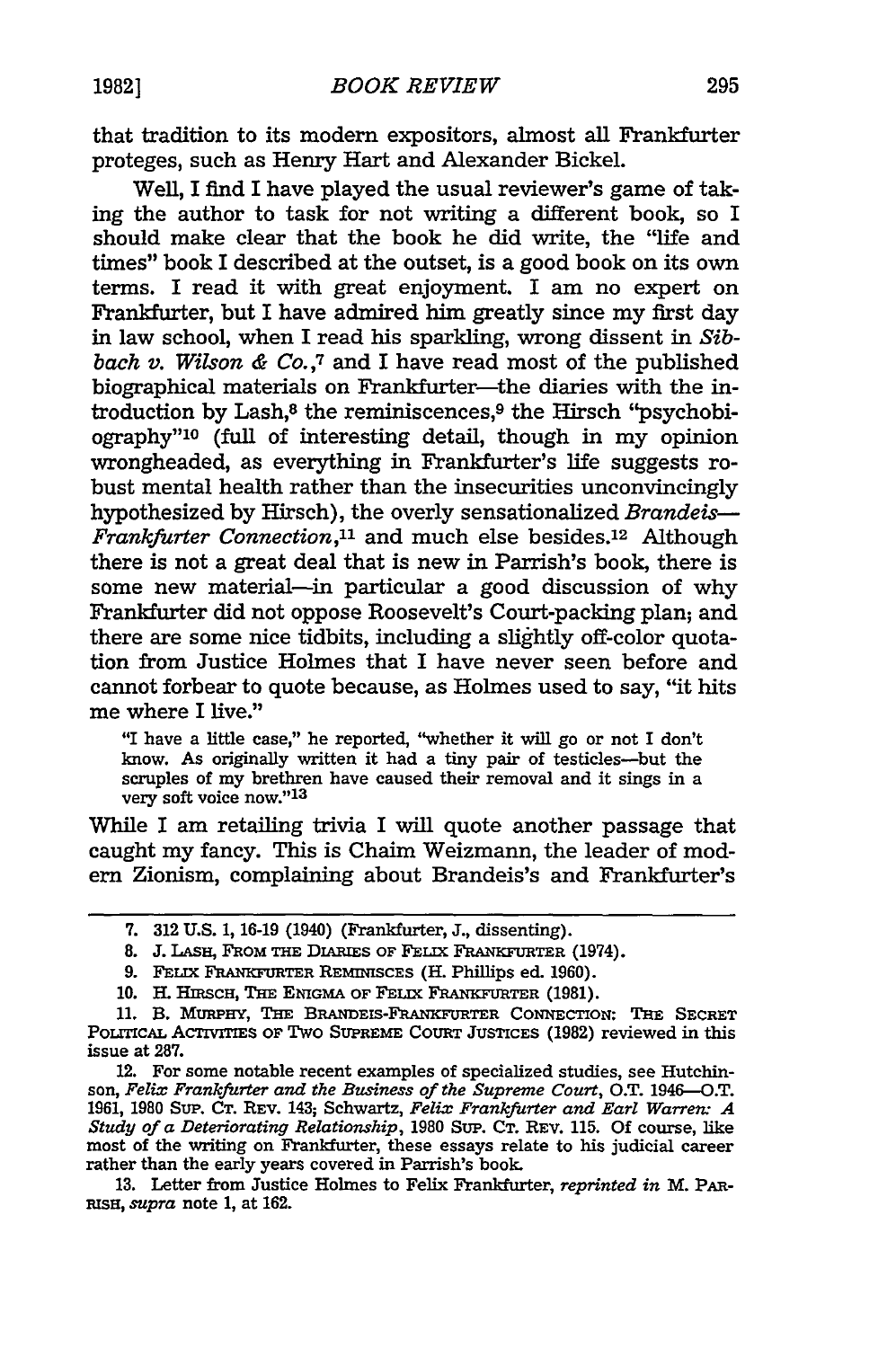decision to live in America rather than the newly established Jewish homeland in Palestine:

"Brandeis," he lectured Frankfurter, "could have been a prophet in Israel-you [Frankfurter] have in you the makings of a Lasalle. Instead, you are choosing to be only a professor at Harvard and Brandeis only a judge in the Supreme Court."<sup>14</sup>

So there is much to amuse and entertain in the book. But there is also, from time to time, a false note struck-the counterpart in the intellectual sphere to trying to play complicated music on a piano that is out of tune. For example, of Frankfurter's better-known students, such as Dean Acheson, David Lilienthal, and Alger Hiss, Parrish writes, "Their conquests, in turn, expanded his [Frankfurter's] own empire within government, the legal profession, and the law schools. He bartered intellectual property the way other people bartered votes, real estate, and common stock."15 The word "conquests" is surely off-key, even if we forget about Alger Hiss's inclusion in Parrish's list of Frankfurter proteges; "empire" is also off-key; "intellectual property" has no obvious referent; and the barter simile is banal.

It is also banal to point out that Frankfurter died on the same day that Malcolm  $\overline{X}$  was gunned down<sup>16</sup>-an example of the author's fondness for juxtapositions that do not bear slight, let alone intermediate or strict, scrutiny. Frankfurter "never learned to drive an automobile, but he defended Tom Mooney, communists-anarchists during the worst days of the Red Scare, and Sacco and Vanzetti a few years later."<sup>17</sup> At the risk of seeming obtuse, I am moved by this passage to ask what the apparent incongruity is in not learning to drive yet defending anarchists and other left-wingers. And here is an incongruous antithesis: "Despite Frankfurter's boundless energy, Washington in 1911 remained an indolent Southern village with little automobile traffic."18

Writing as he does for effect, Professor Parrish frequently fails to be precise. What does he mean, for example, when he says, "Regarded as oracles, judges received extraordinary veneration from professors and students who aspired to become oracles themselves"?19 What does it mean to call Frankfurter

<sup>14.</sup> Letter from Chaim Weizmann to Felix Frankfurter (August 27, 1919), *reprinted in* M. PARRIsH, *supra* note 1, at 146.

<sup>15.</sup> M. PARRISH, *supra* note 1, at 2.

<sup>16.</sup> *Id.* at 3.

<sup>17.</sup> *Id.* at 6.

<sup>18.</sup> *Id.* at 41.

<sup>19.</sup> *See id.* at 18.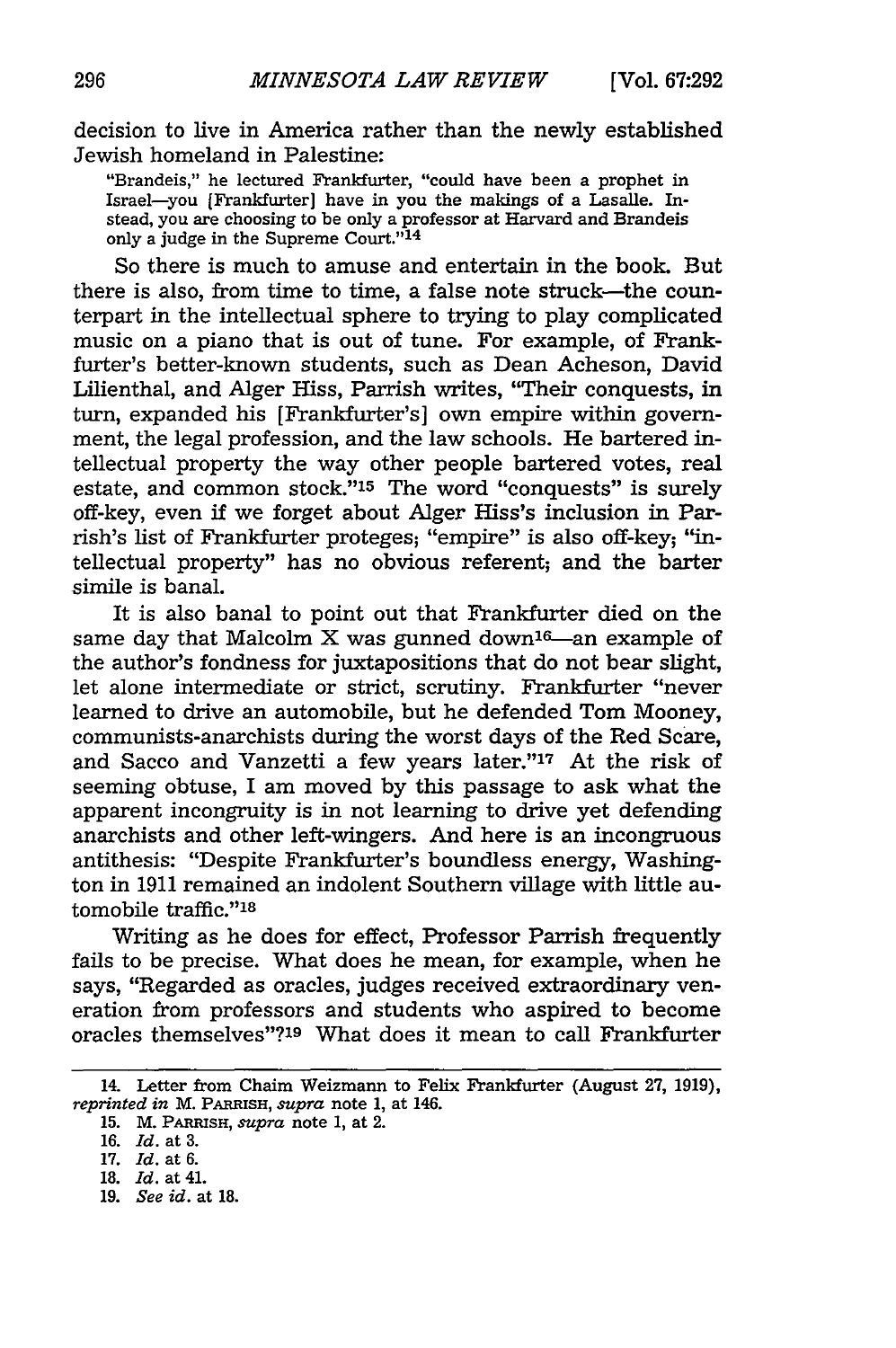"one of the group's only bachelors"?<sup>20</sup> What is a "Jewish Brahmin"?21 Is Frankfurter "less of a Brahmin and more of a Jew than he had imagined"?<sup>22</sup> What is "rapid demographic movement,"23 and what impression is meant to be conveyed by describing a Frankfurter audience as a "cheering mob"?24 What does it mean to say of Harold Ickes that his "paranoia exceeded only his idealism"?<sup>25</sup> Actually, it means that the only one of Ickes's qualities that was slighter than his paranoia was his idealism, though this is not what Parrish intended.

At times Parrish's insensitivity to language verges on a more serious sin, surprising in a historian-lack of a historical sense. For example, Parrish speaks of Dean Roscoe Pound of the Harvard Law School, circa 1920: "Like many of the decade's notable business tycoons, Roscoe Pound believed that more was better. . . [and] that Harvard could become the General Motors of American law schools-the biggest and best in all fields of legal education."26 I put aside the fact that this owlish Nebraskan (now I am sounding like Parrish)-this botanist turned Germanic legal scholar-was unlike any business tycoon I have ever read about. I point out simply that, in the 1920's, the newly formed General Motors was not the biggest and best of anything and could not have been the model in Pound's mind.

Anachronism abounds in the book, as when the author, after quoting some mild anti-Semitic utterances by Colonel House, remarks, "even House's venom paled in comparison with the labor turmoil that greeted Frankfurter upon his return from Europe."27 The word "venom," applied to House's remarks,28 would be inapt today; it is ludicrous in the context of 1919; and the comparison with labor turmoil is quite absurd. You will not be surprised when I tell you that the last sentence in the book is: "Forty-four days later, Hitler absorbed all of

- 25. *See id.* at 225.
- 26. *Id.* at 151.

<sup>20.</sup> *See* **id.** at **29.**

<sup>21.</sup> *See id.* at **52.** Parrish uses the phrase to describe Brandeis.

**<sup>22.</sup>** *See id.* at **78.**

<sup>23.</sup> *See id.* at **151.**

<sup>24.</sup> *See id.* at 121.

<sup>27.</sup> House said, "the objection to Lippman is that he is a Jew, but unlike other Jews he is a silent one"; and "the Jews from every tribe have descended in force, and they seem determined to break in with a jimmy if they are not let in." Letters from Colonel House to William B. Wilson (September 20 & October **3,** 1917), *reprinted in M.* PARIuuSH, *supra* note 1, at 86-87.

<sup>28.</sup> *See* M. PARuSH, *supra* note 1, at 87.